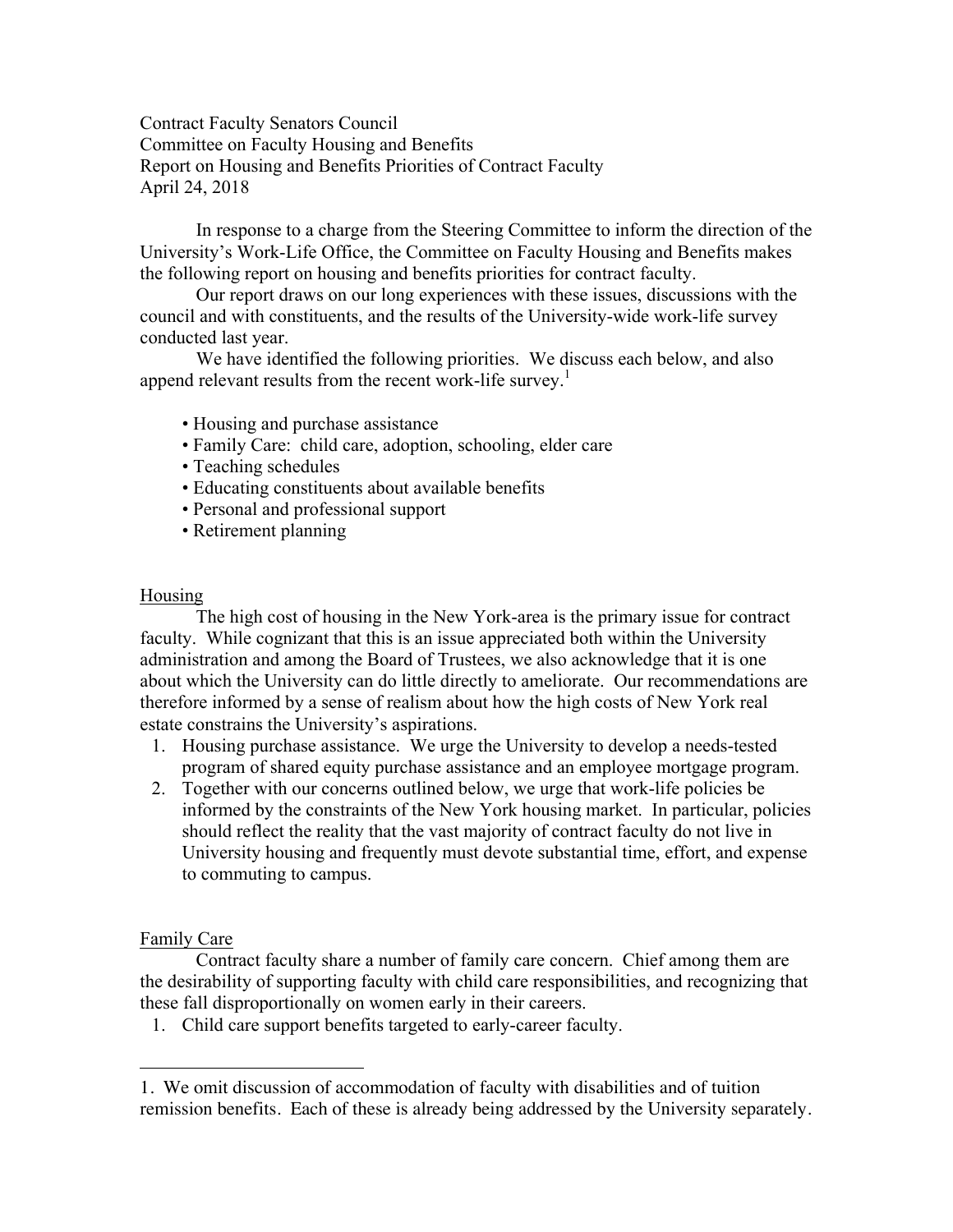2. Support for family care concerns such as adoption, emergency child care, travel and conference child care, elder care, and assistance with schooling options.

# Teaching Schedules

Because contact faculty are hired primarily to fulfill instructional needs, we have relatively less flexibility in our teaching assignments in comparison to tenure-line faculty. Given the realities of the University's class schedule, early morning and late afternoon classes therefore have a disproportionate impact on contract faculty, whether because of domestic responsibilities or long commutes. At the same time, we are also concerned that scheduling demands should not fall inequitably on faculty who may be without such responsibilities or who may live more proximately to campus.

1. We urge that the University's work-life initiatives recognize the special constraints faced by contract faculty, and that the University, and its schools, departments, and programs, act affirmatively to accommodate contract faculty when setting teaching schedules.

## Education about available benefits

Raising awareness about available benefits is an issue of long concern and one that has proven difficult to improve. Of particular concern are the low rates of utilization of tax-advantaged benefits such as those for commuting, health care, and dependent care costs. We urge that the University adopt a much more proactive approach to informing faculty and staff about these benefits, recognizing that personal contacts are more effective than mass communications.

- 1. Orientations for new department chairs that include a specific charge that chairs should counsel faculty both individually and collectively about available benefits on an on-going basis.
- 2. Improved on-boarding orientation for new faculty and staff.
- 3. New initiatives by the Work-Life Office and the Benefits Office to raise awareness and participation.

### Personal and Professional Support

A large number of contract faculty report a need for support in their professional work—especially in their responsibilities for personnel and program management—or in their personal lives.

- 1. Professional development programming to support faculty with administrative and personnel management responsibilities.
- 2. Work-life programming informed by a recognition of the need to support faculty and staff in their personal well-being.
- 3. Continued attention to assuring faculty receive due consideration of requests to matriculate in graduate degree programs at the University using their employee tuition benefits.